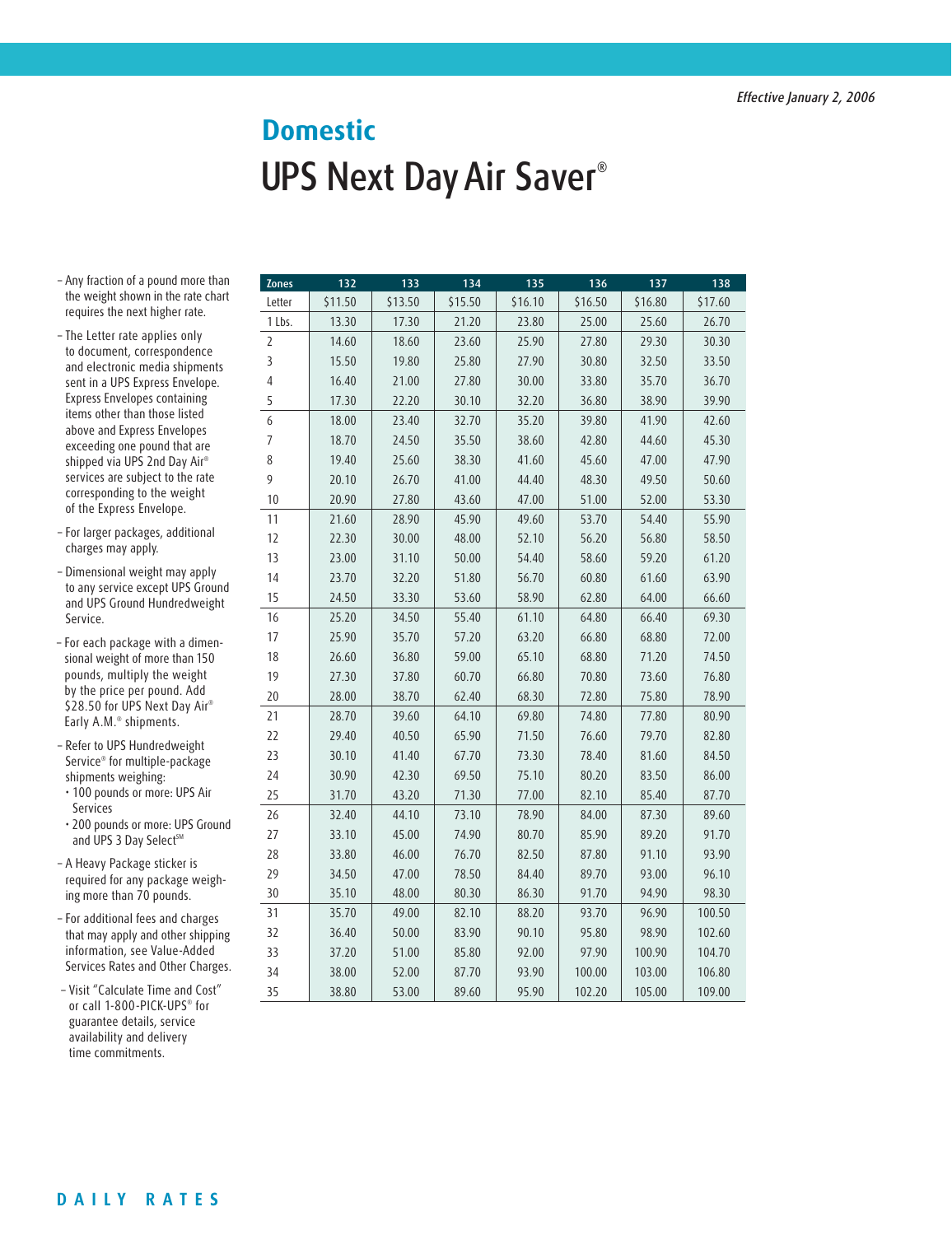## UPS Next Day Air Saver<sup>®</sup> **Domestic**

| <b>Zones</b> | 132     | 133     | 134     | 135     | 136      | 137      | 138      |
|--------------|---------|---------|---------|---------|----------|----------|----------|
| 36 Lbs.      | \$39.60 | \$54.00 | \$91.50 | \$97.90 | \$104.50 | \$107.00 | \$111.10 |
| 37           | 40.40   | 55.00   | 93.40   | 100.00  | 106.80   | 109.00   | 113.10   |
| 38           | 41.30   | 56.00   | 95.30   | 102.10  | 109.10   | 111.00   | 115.10   |
| 39           | 42.20   | 57.00   | 97.20   | 104.20  | 111.40   | 113.10   | 117.20   |
| 40           | 43.10   | 58.10   | 99.10   | 106.30  | 113.70   | 115.30   | 119.50   |
| 41           | 43.90   | 59.20   | 101.00  | 108.50  | 116.00   | 117.60   | 122.00   |
| 42           | 44.60   | 60.30   | 102.90  | 110.70  | 118.30   | 119.80   | 124.60   |
| 43           | 45.40   | 61.50   | 104.80  | 112.90  | 120.60   | 122.10   | 127.10   |
| 44           | 46.20   | 62.70   | 106.70  | 114.90  | 122.90   | 124.30   | 129.60   |
| 45           | 47.10   | 63.90   | 108.60  | 116.90  | 125.00   | 126.60   | 132.00   |
| 46           | 48.00   | 65.10   | 110.50  | 118.90  | 127.00   | 128.80   | 134.20   |
| 47           | 49.00   | 66.30   | 112.40  | 120.90  | 128.90   | 131.10   | 136.30   |
| 48           | 49.90   | 67.60   | 114.30  | 122.90  | 130.90   | 133.30   | 138.30   |
| 49           | 51.00   | 69.00   | 116.20  | 124.90  | 132.90   | 135.50   | 140.30   |
| 50           | 52.00   | 70.40   | 118.10  | 126.90  | 134.90   | 137.70   | 142.50   |
| 51           | 53.10   | 71.80   | 119.90  | 128.90  | 136.90   | 140.00   | 144.90   |
| 52           | 54.10   | 73.20   | 121.70  | 130.90  | 138.90   | 142.50   | 147.50   |
| 53           | 55.10   | 74.60   | 123.50  | 132.90  | 140.90   | 145.20   | 150.10   |
| 54           | 56.20   | 76.00   | 125.30  | 134.90  | 142.90   | 148.00   | 152.80   |
| 55           | 57.20   | 77.50   | 127.10  | 136.90  | 145.10   | 150.70   | 155.70   |
| 56           | 58.30   | 79.00   | 128.90  | 138.90  | 147.30   | 153.50   | 158.50   |
| 57           | 59.30   | 80.50   | 130.70  | 140.90  | 149.70   | 156.20   | 161.30   |
| 58           | 60.30   | 82.10   | 132.50  | 142.90  | 152.30   | 158.90   | 164.20   |
| 59           | 61.40   | 83.70   | 134.40  | 144.90  | 155.00   | 161.70   | 167.00   |
| 60           | 62.50   | 85.40   | 136.40  | 146.90  | 157.70   | 164.40   | 169.80   |
| 61           | 63.60   | 87.10   | 138.50  | 149.00  | 160.40   | 167.20   | 172.70   |
| 62           | 64.70   | 88.80   | 140.70  | 151.30  | 163.10   | 169.90   | 175.50   |
| 63           | 65.80   | 90.50   | 143.00  | 153.70  | 165.70   | 172.60   | 178.30   |
| 64           | 66.90   | 92.20   | 145.30  | 156.10  | 168.30   | 175.50   | 181.10   |
| 65           | 68.10   | 93.90   | 147.60  | 158.50  | 171.00   | 178.40   | 184.00   |
| 66           | 69.30   | 95.70   | 149.90  | 161.00  | 173.70   | 181.30   | 187.00   |
| 67           | 70.50   | 97.50   | 152.10  | 163.50  | 176.40   | 184.20   | 190.10   |
| 68           | 71.70   | 99.30   | 154.40  | 166.00  | 179.10   | 187.10   | 193.30   |
| 69           | 72.90   | 101.10  | 156.60  | 168.50  | 181.90   | 190.00   | 196.60   |
| 70           | 74.10   | 102.90  | 158.90  | 171.00  | 184.80   | 192.90   | 200.00   |
| 71           | 75.40   | 104.70  | 161.20  | 173.60  | 187.80   | 195.90   | 203.50   |
| 72           | 76.70   | 106.50  | 163.50  | 176.30  | 190.70   | 199.00   | 207.00   |
| 73           | 78.00   | 108.30  | 165.80  | 179.00  | 193.60   | 202.10   | 210.40   |
| 74           | 79.30   | 110.20  | 168.10  | 181.70  | 196.50   | 205.20   | 213.80   |
| 75           | 80.60   | 112.10  | 170.40  | 184.40  | 199.40   | 208.30   | 217.20   |

– Any fraction of a pound more than the weight shown in the rate chart requires the next higher rate.

- The Letter rate applies only to document, correspondence and electronic media shipments sent in a UPS Express Envelope. Express Envelopes containing items other than those listed above and Express Envelopes exceeding one pound that are shipped via UPS 2nd Day Air® services are subject to the rate corresponding to the weight of the Express Envelope.
- For larger packages, additional charges may apply.
- Dimensional weight may apply to any service except UPS Ground and UPS Ground Hundredweight Service.
- For each package with a dimensional weight of more than 150 pounds, multiply the weight by the price per pound. Add \$28.50 for UPS Next Day Air® Early A.M.® shipments.
- Refer to UPS Hundredweight Service® for multiple-package shipments weighing:
- 100 pounds or more: UPS Air Services
- 200 pounds or more: UPS Ground and UPS 3 Day Select<sup>SM</sup>
- A Heavy Package sticker is required for any package weighing more than 70 pounds.
- For additional fees and charges that may apply and other shipping information, see Value-Added Services Rates and Other Charges.
- Visit "Calculate Time and Cost" or call 1-800-PICK-UPS® for guarantee details, service availability and delivery time commitments.

UPS NEX

ا<br>ا

AY AIR S

AVER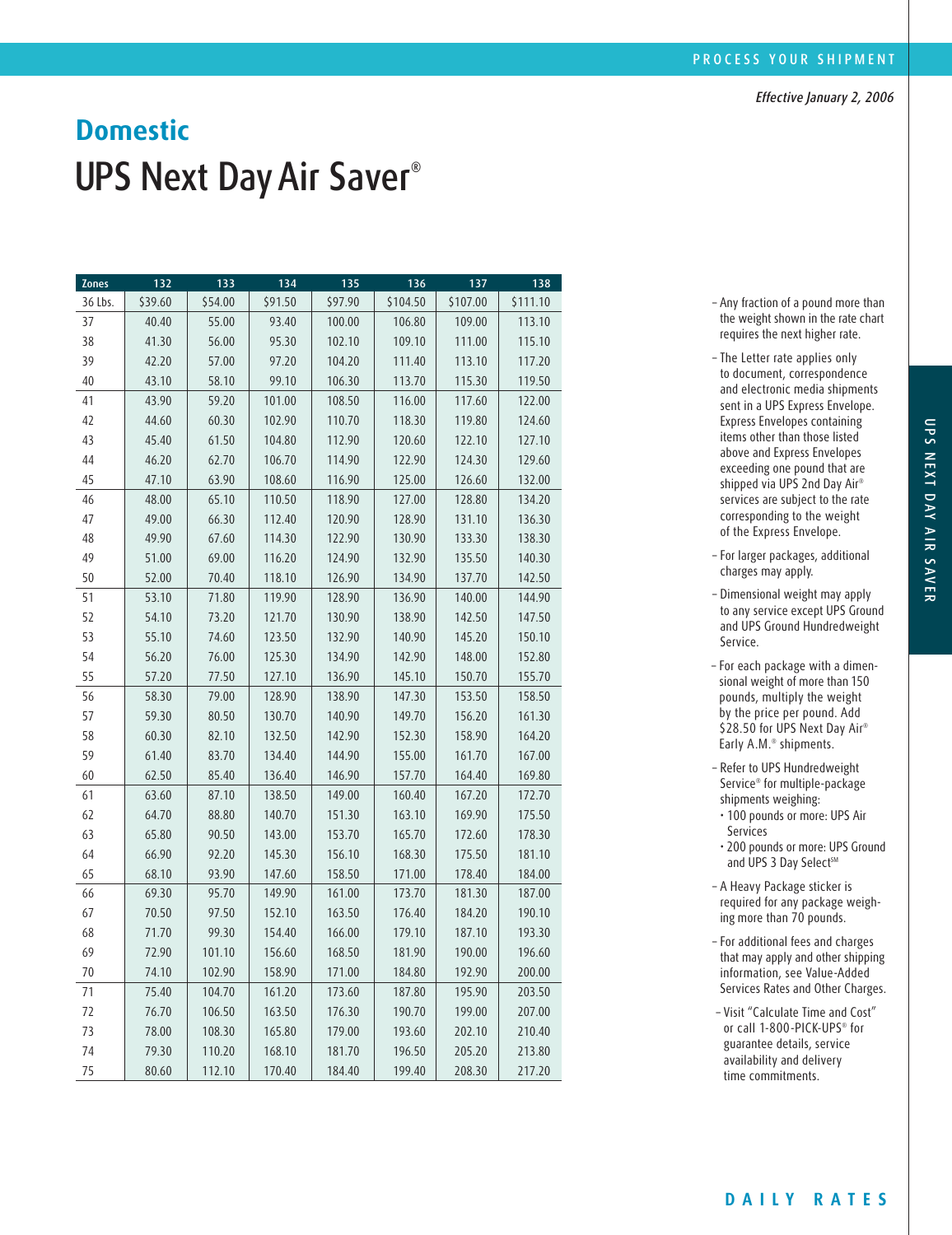## UPS Next Day Air Saver® **Domestic**

- Any fraction of a pound more than the weight shown in the rate chart requires the next higher rate.
- The Letter rate applies only to document, correspondence and electronic media shipments sent in a UPS Express Envelope. Express Envelopes containing items other than those listed above and Express Envelopes exceeding one pound that are shipped via UPS 2nd Day Air® services are subject to the rate corresponding to the weight of the Express Envelope.
- For larger packages, additional charges may apply.
- Dimensional weight may apply to any service except UPS Ground and UPS Ground Hundredweight Service.
- For each package with a dimensional weight of more than 150 pounds, multiply the weight by the price per pound. Add \$28.50 for UPS Next Day Air® Early A.M.® shipments.
- Refer to UPS Hundredweight Service® for multiple-package shipments weighing:
- 100 pounds or more: UPS Air Services

• 200 pounds or more: UPS Ground and UPS 3 Day Select<sup>SM</sup>

- A Heavy Package sticker is required for any package weighing more than 70 pounds.
- For additional fees and charges that may apply and other shipping information, see Value-Added Services Rates and Other Charges.

– Visit "Calculate Time and Cost" or call 1-800-PICK-UPS® for guarantee details, service availability and delivery time commitments.

| <b>Zones</b> | 132     | 133      | 134      | 135      | 136      | 137      | 138      |
|--------------|---------|----------|----------|----------|----------|----------|----------|
| 76 Lbs.      | \$81.90 | \$114.10 | \$172.70 | \$187.10 | \$202.30 | \$211.40 | \$220.60 |
| 77           | 83.20   | 116.10   | 175.00   | 189.80   | 205.20   | 214.50   | 224.00   |
| 78           | 84.50   | 118.10   | 177.40   | 192.50   | 208.10   | 217.60   | 227.40   |
| 79           | 85.80   | 120.10   | 179.90   | 195.20   | 211.00   | 220.70   | 230.80   |
| 80           | 87.10   | 122.10   | 182.50   | 197.90   | 213.70   | 223.80   | 234.20   |
| 81           | 88.30   | 124.10   | 185.20   | 200.60   | 216.30   | 226.90   | 237.40   |
| 82           | 89.40   | 126.10   | 188.00   | 203.30   | 219.00   | 230.00   | 240.40   |
| 83           | 90.50   | 128.10   | 190.80   | 206.00   | 221.70   | 233.10   | 243.30   |
| 84           | 91.60   | 130.10   | 193.60   | 208.70   | 224.30   | 236.20   | 246.20   |
| 85           | 92.70   | 132.10   | 196.40   | 211.40   | 227.00   | 239.30   | 249.10   |
| 86           | 93.80   | 134.00   | 199.20   | 214.10   | 229.70   | 242.40   | 252.00   |
| 87           | 94.90   | 135.80   | 202.00   | 216.70   | 232.30   | 245.40   | 255.00   |
| 88           | 96.00   | 137.60   | 204.70   | 219.20   | 235.00   | 248.30   | 257.90   |
| 89           | 97.10   | 139.40   | 207.40   | 221.70   | 237.70   | 251.10   | 260.80   |
| 90           | 98.10   | 141.20   | 210.10   | 224.10   | 240.30   | 253.90   | 263.70   |
| 91           | 99.20   | 143.00   | 212.70   | 226.60   | 243.00   | 256.70   | 266.70   |
| 92           | 100.30  | 144.80   | 215.30   | 229.10   | 245.70   | 259.50   | 269.60   |
| 93           | 101.40  | 146.60   | 217.80   | 231.60   | 248.40   | 262.30   | 272.50   |
| 94           | 102.50  | 148.40   | 220.20   | 234.10   | 251.00   | 265.10   | 275.50   |
| 95           | 103.60  | 150.10   | 222.50   | 236.60   | 253.70   | 267.90   | 278.40   |
| 96           | 104.70  | 151.70   | 224.80   | 239.10   | 256.40   | 270.80   | 281.30   |
| 97           | 105.80  | 153.30   | 227.00   | 241.60   | 259.00   | 273.60   | 284.30   |
| 98           | 106.90  | 154.90   | 229.30   | 244.10   | 261.70   | 276.40   | 287.20   |
| 99           | 108.00  | 156.40   | 231.70   | 246.60   | 264.40   | 279.20   | 290.10   |
| 100          | 109.00  | 158.00   | 234.00   | 249.00   | 267.00   | 282.00   | 293.00   |
| 101          | 110.10  | 159.60   | 236.40   | 251.50   | 269.70   | 284.90   | 296.00   |
| 102          | 111.20  | 161.20   | 238.70   | 254.00   | 272.40   | 287.70   | 298.90   |
| 103          | 112.30  | 162.80   | 241.00   | 256.50   | 275.10   | 290.50   | 301.80   |
| 104          | 113.40  | 164.30   | 243.40   | 259.00   | 277.70   | 293.30   | 304.80   |
| 105          | 114.50  | 165.90   | 245.70   | 261.50   | 280.40   | 296.10   | 307.70   |
| 106          | 115.60  | 167.50   | 248.10   | 264.00   | 283.10   | 299.00   | 310.60   |
| 107          | 116.70  | 169.10   | 250.40   | 266.50   | 285.70   | 301.80   | 313.60   |
| 108          | 117.80  | 170.70   | 252.70   | 269.00   | 288.40   | 304.60   | 316.50   |
| 109          | 118.90  | 172.20   | 255.10   | 271.50   | 291.10   | 307.40   | 319.40   |
| 110          | 119.90  | 173.80   | 257.40   | 273.90   | 293.70   | 310.20   | 322.30   |
| 111          | 121.00  | 175.40   | 259.80   | 276.40   | 296.40   | 313.10   | 325.30   |
| 112          | 122.10  | 177.00   | 262.10   | 278.90   | 299.10   | 315.90   | 328.20   |
| 113          | 123.20  | 178.60   | 264.40   | 281.40   | 301.80   | 318.70   | 331.10   |
| 114          | 124.30  | 180.10   | 266.80   | 283.90   | 304.40   | 321.50   | 334.10   |
| 115          | 125.40  | 181.70   | 269.10   | 286.40   | 307.10   | 324.30   | 337.00   |